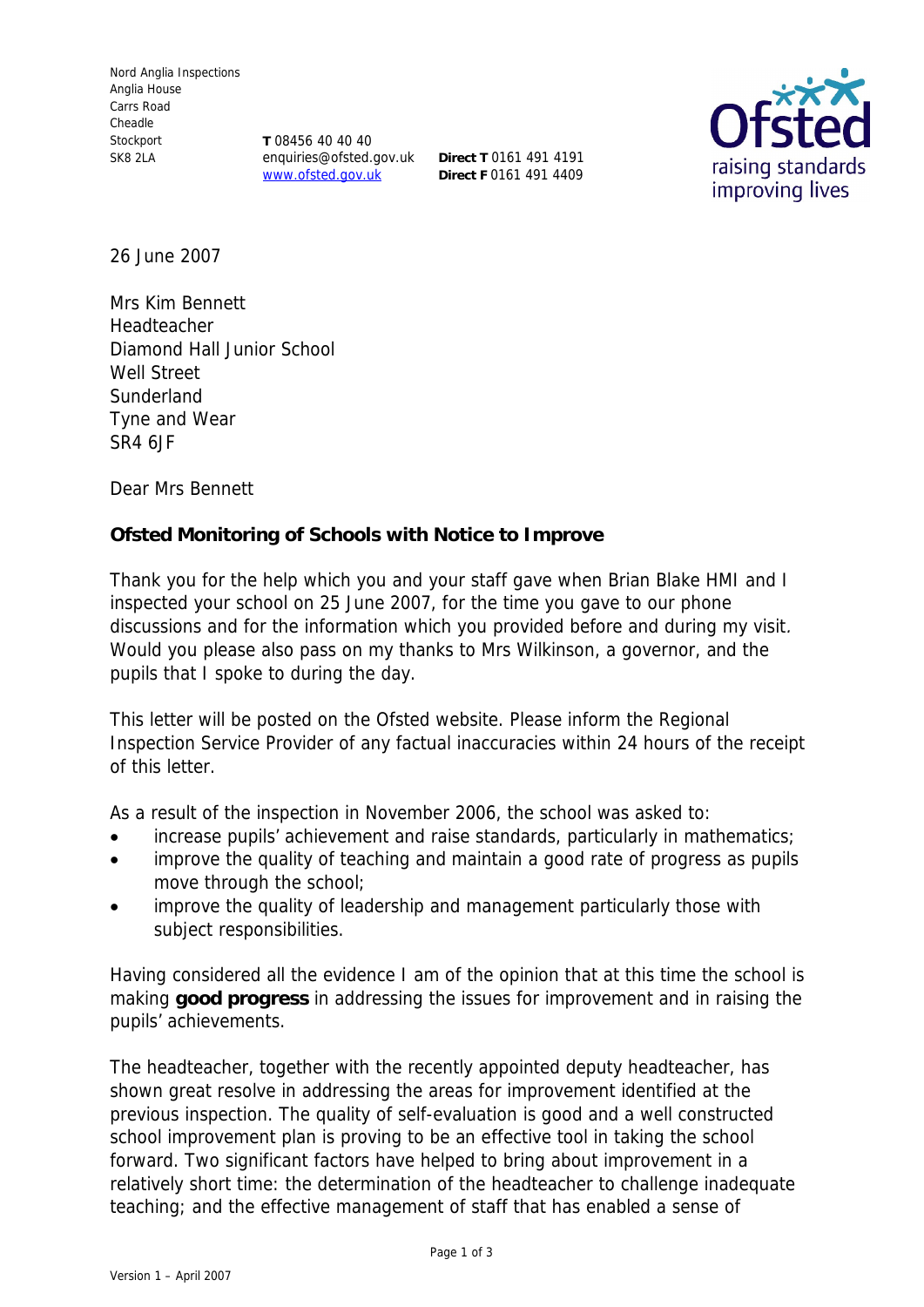

teamwork to emerge, characterised by clear common goals. Staff and governors recognise that the school is improving and are keen to sustain this momentum. The school has been well supported and monitored by the local authority. Regular reviews of progress are helping the school to improve the quality of provision.

## **Achievement and standards**

Since January, almost all pupils have shown improvement across the three core subjects, some as much as three National Curriculum sub-levels. As a result, pupils are making at least satisfactory overall progress, and their standards are improving. Pupils with learning difficulties and/or disabilities are making similar progress to other pupils. Pupils are making better progress because of improvements to the quality of teaching. The procedures for collecting information about pupils' standards and progress in English, mathematics and science are robust. Target-setting is accurately identifying the levels expected from pupils at the end of each year, and good systems are in place to monitor pupils' progress over time. Class teachers are contributing well to this process, providing detailed and accurate pupil assessments in order to gauge pupils' knowledge and understanding.

Senior staff and the subject leaders for English, mathematics and science are working well together to help raise standards and improve pupils' progress across the school. Strategies for ongoing monitoring, support, and challenge of teaching and learning across the three core subjects are effective in helping teachers to plan work that meets the learning needs of pupils, and build upon their prior learning.

## **Teaching and learning**

The school accurately perceives the quality of teaching to be satisfactory overall, but with an increasing proportion of good teaching. This represents a significant improvement since November 2006. Teachers' planning makes clear what it is that pupils are expected to learn and lessons are well structured. Effective questioning, which causes pupils to think and articulate their responses, is a feature in all classes. Good opportunities are provided for pupils to engage with their learning through purposeful activities and discussion with their peers and this enhances progress. The lively pace at which teachers conduct lessons generally stimulates and maintains pupils' interest, but, sometimes it is too quick and opportunities to embed understanding are missed. The school has worked hard to improve the quality of assessment of pupils' progress, particularly during lessons. This is beginning to make a difference to the way in which teachers plan their work to meet the learning needs of individual pupils. However, while the quality of assessment has improved, some teachers are better at identifying and acting on pupils' weaknesses than others. Classroom management is generally good and this is reflected in pupils' positive attitudes towards their work and behaviour. Some inadequate teaching remains but the school is aware of it and, in conjunction with the local authority, is taking appropriate steps to tackle it.